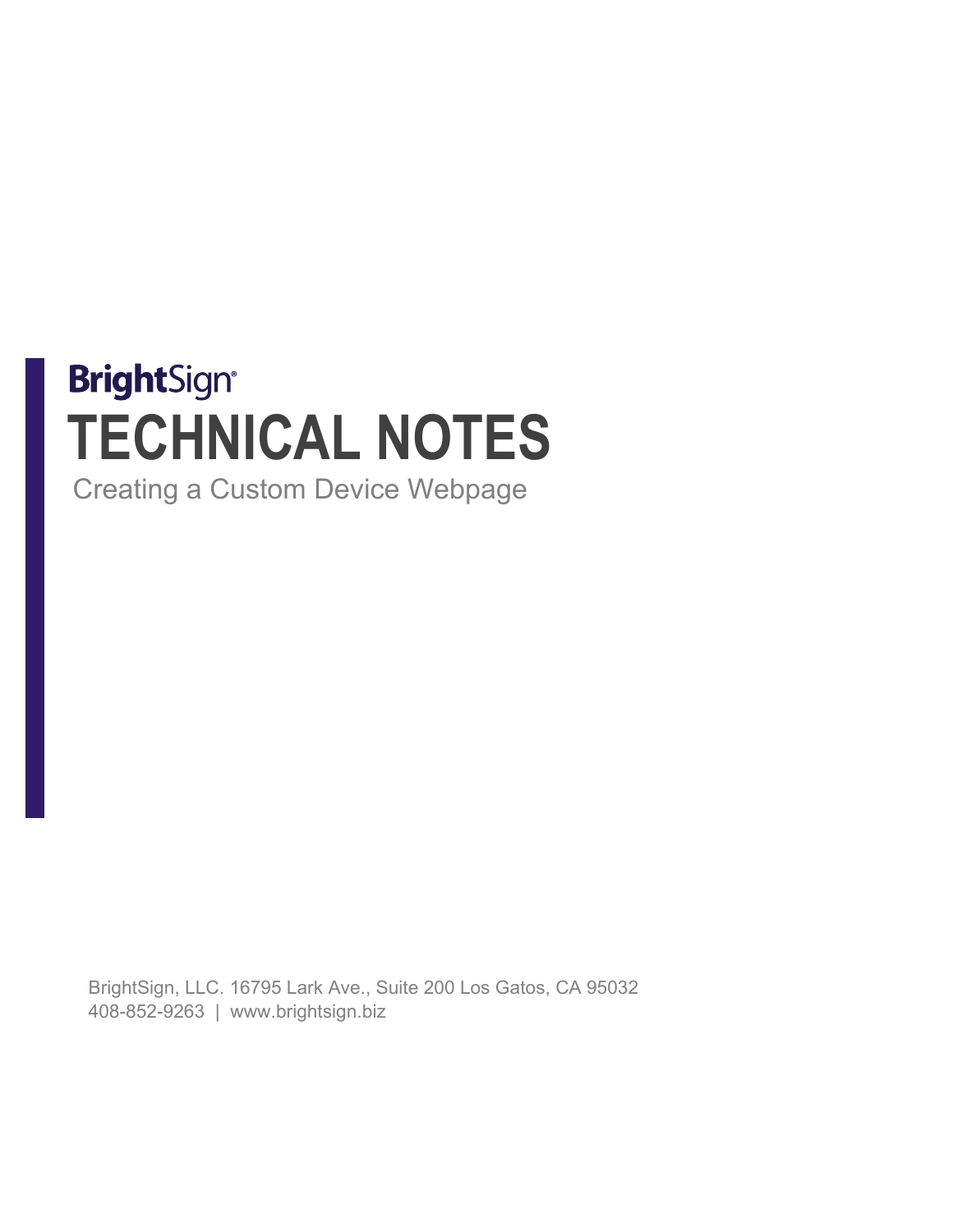## **INTRODUCTION**

This tech note describes how to create a Custom Device Webpage for networked BrightSign players. This feature is new in BrightAuthor version 3.7. It allows you to replace the default Local Web Server page, which is accessible from the BrightSign App or from a web browser, with a custom webpage. Please note that creating a Custom Device Webpage requires some knowledge of website building (HTML and CSS).

## **Converting the Default Device Webpage**

The BrightSign device webpage (i.e. the Local Web Server) contains JavaScript elements that interact with the system software, allowing users to change User Variables dynamically. Changing or customizing these JavaScript elements is a complex task that might result in system instability. Therefore, we recommend using the default device webpage as the template for your custom device webpage:

**Note**: *These instructions assume a standard BrightAuthor installation.*

- 1. Navigate to **C:\Program Files\BrightSign\BrightAuthor\templates**.
- 2. Make a copy of the *deviceWebPage.html* file in a new folder. This folder does not need to be in the BrightAuthor application folder.
- 3. Open the *deviceWebPage.html* file using a text editing program like TextPad or Notepad.
- 4. Replace the content between the <style> tags on lines 69-115 with your custom CSS.

To ensure optimum performance of your custom device webpage, we recommend splitting the elements of the default page into discrete files. You can place the Javascript elements (lines 4-63) in a *.js* file, the JSON elements (lines 125-132) in a *.json* file, and the custom CSS elements in a *.css* file. You can then reference these elements from the primary custom device webpage file.

**Note**: *Make sure to place all custom webpage files within the same folder.*